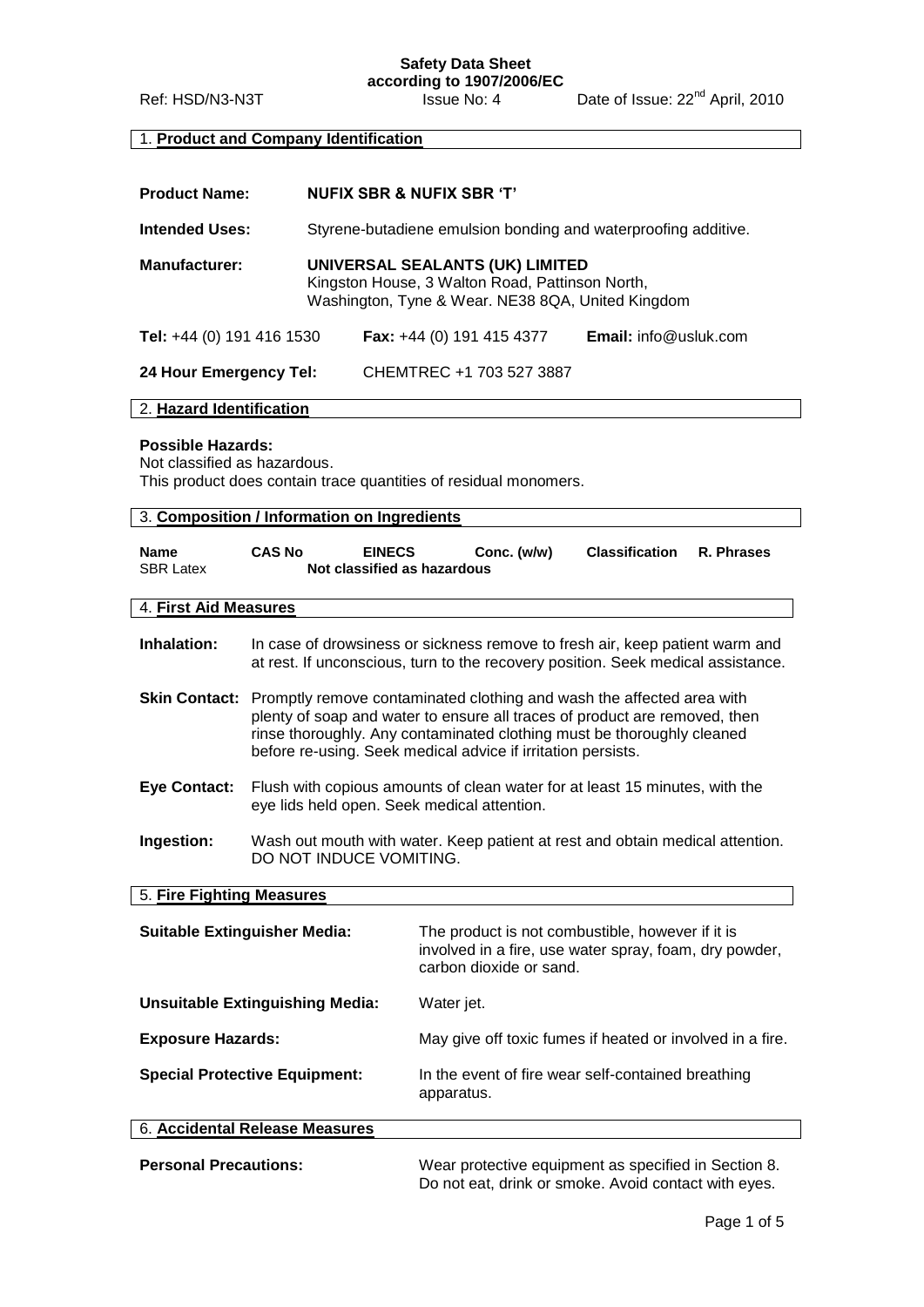| Ref: HSD/N3-N3T                            | <b>Safety Data Sheet</b><br>according to 1907/2006/EC<br>Date of Issue: 22 <sup>nd</sup> April, 2010<br>Issue No: 4                                                                                                                                                                                                                                                                  |
|--------------------------------------------|--------------------------------------------------------------------------------------------------------------------------------------------------------------------------------------------------------------------------------------------------------------------------------------------------------------------------------------------------------------------------------------|
| <b>Environmental Precautions:</b>          | Keep people and animals away. Prevent entry into<br>drains, sewers and watercourses. If spillage enters<br>drains leading to sewerage works inform the local<br>water company. If spillage enters rivers or<br>watercourses inform the Environment Agency.                                                                                                                           |
| Spillages:                                 | Cordon off area. Absorb/contain spillage using inert<br>absorbent granules, sand or earth. Transfer collected<br>material to heavy-duty plastic/steel drums and keep in<br>a well ventilated place for subsequent safe disposal.<br>See Section 13.                                                                                                                                  |
| 7. Handling and Storage                    |                                                                                                                                                                                                                                                                                                                                                                                      |
| Handling:                                  | No special precautions are necessary. When handling<br>unopened containers follow any relevant manual<br>handling guidance. The product is a low viscosity<br>emulsion and may present a splashing hazard during<br>use. Refer to Sections 6 and 8 if exposure to product<br>is possible. Wash thoroughly with soap and water<br>before eating, drinking or smoking, and after work. |
| Storage:                                   | Store in original containers in a well ventilated area<br>away from heat, ignition sources or open flame.<br>Protect from frost and direct sunlight.                                                                                                                                                                                                                                 |
| 8. Exposure Controls / Personal Protection |                                                                                                                                                                                                                                                                                                                                                                                      |
| <b>Occupational Exposure Standards:</b>    | The product contains trace quantities of residual<br>styrene monomers, however it is extremely unlikely<br>that the Workplace Exposure Limits for these<br>materials would be reached under foreseeable<br>conditions of use.                                                                                                                                                        |
| <b>Engineering Control Measures:</b>       | Refer to any applicable COSHH assessments.<br>Engineering controls should be used where<br>practicable in preference to personal protection and<br>may include physical containment and good<br>ventilation.                                                                                                                                                                         |
| <b>Respiratory Protection:</b>             | Approved respirator and filter medium for particulates<br>if engineering controls are unlikely to control exposure<br>below the relevant exposure limits. All items must<br>conform to EN149 and should be suitable for the<br>levels of contamination present in the workplace.                                                                                                     |
| <b>Hand Protection:</b>                    | Wear Nitrile, PVC or Natural Rubber gloves or<br>gauntlets. These must be manufactured to EN374.<br>The material breakthrough time should be stated by<br>the glove manufacturer, and must be observed at all<br>times.                                                                                                                                                              |
| <b>Eye Protection:</b>                     | If splashing of the product is likely chemical resistant<br>goggles should be worn.                                                                                                                                                                                                                                                                                                  |
| <b>Body Protection:</b>                    | Wear suitable impervious overalls.                                                                                                                                                                                                                                                                                                                                                   |
| <b>Foot Protection:</b>                    | Wear chemical resistant safety footwear.                                                                                                                                                                                                                                                                                                                                             |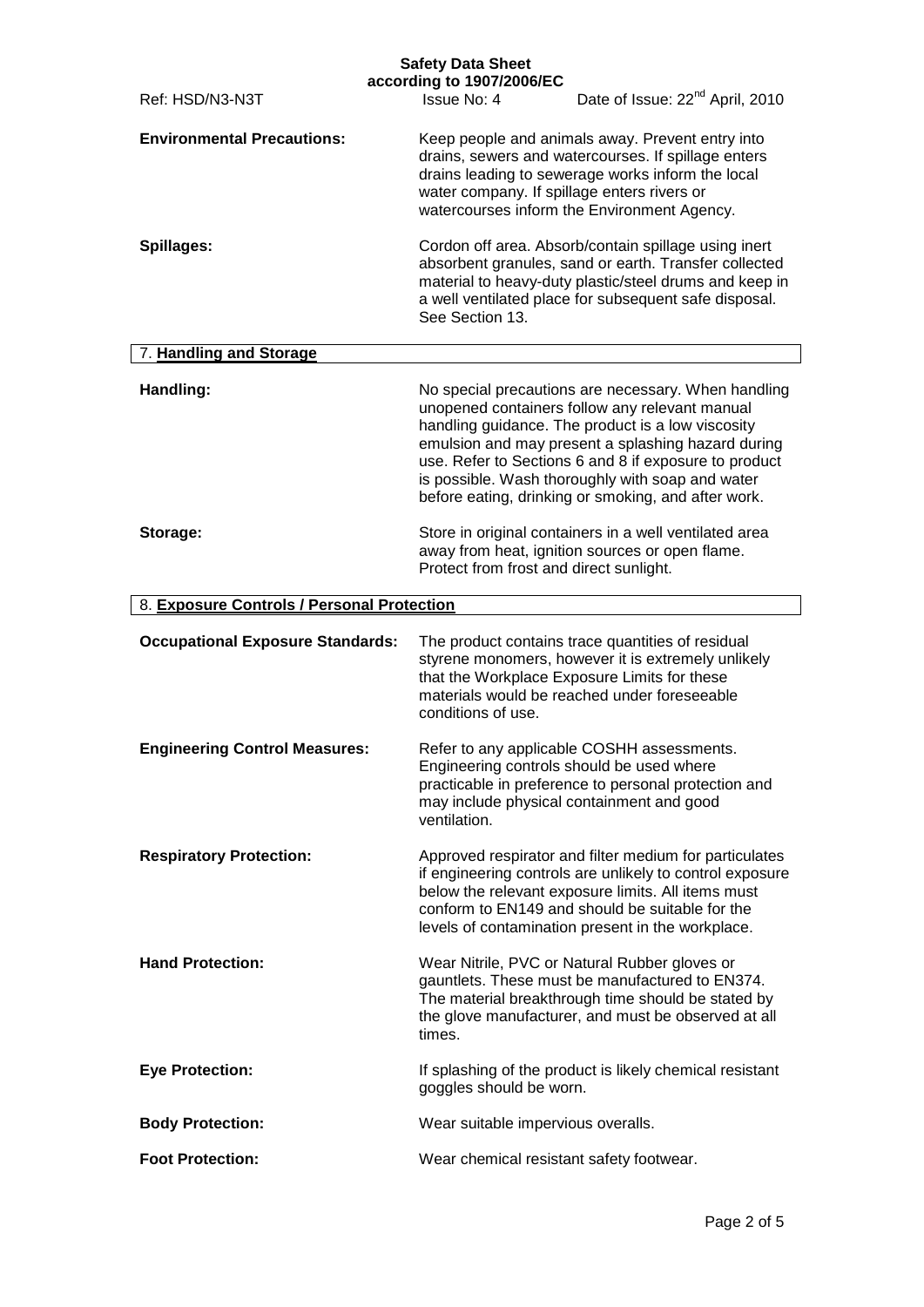#### **Safety Data Sheet according to 1907/2006/EC**

Ref: HSD/N3-N3T Issue No: 4 Date of Issue: 22<sup>nd</sup> April, 2010

**Hygiene Measures:** Handle in accordance with good industrial hygiene and safety practice.

| 9. Physical and Chemical Properties |                    |                                                   |                  |                 |
|-------------------------------------|--------------------|---------------------------------------------------|------------------|-----------------|
| Appearance:                         | Milky white liquid | <b>Boiling Point:</b>                             |                  | $100^{\circ}$ C |
| Odour:                              | Faint aromatic     | Vapour Pressure @ 20°C:                           |                  | As Water        |
| pH:                                 | $9 - 11$           | <b>Evaporation Rate (Butyl Acetate = 1):</b>      |                  | As Water        |
| <b>Flash Point:</b>                 | N/A                | <b>Flammable Limits in Air:</b>                   | Upper:<br>Lower: | N/A<br>N/A      |
| Solubility:                         |                    | Fully miscible in water Autoignition Temperature: |                  | N/A             |
| <b>Flammability:</b>                | Not Flammable      |                                                   |                  |                 |
| <b>Specific Gravity:</b>            | $0.9 - 1.1$        |                                                   |                  |                 |
| 10. Stability and Reactivity        |                    |                                                   |                  |                 |
| <b>Stability:</b>                   |                    | Stable under normal conditions (see Section 7).   |                  |                 |

**Materials to Avoid:** Acids and metal salts may cause coagulation.

**Hazardous Decomposition Products:** Oxides of carbon.

| 11. Toxicological Information |  |
|-------------------------------|--|
|                               |  |

There is no data available on the product itself. It is not classified as hazardous to health provided it is correctly used in accordance with the given recommendations.

**Inhalation:** No adverse effects are to be anticipated.

| Skin:      | Short single exposure is unlikely to cause skin irritation but prolonged<br>contact may lead to irritation, dryness and possibly dermatitis. Skin<br>absorption is unlikely to occur due to the physical form of the product. |
|------------|-------------------------------------------------------------------------------------------------------------------------------------------------------------------------------------------------------------------------------|
| Eye:       | May cause slight temporary irritation. Corneal injury is unlikely.                                                                                                                                                            |
| Ingestion: | Single dose oral toxicity is low. No hazards are to be anticipated from<br>swallowing small amounts incidental to normal industrial handling.                                                                                 |

#### 12. **Ecological Information**

There is no data available on the product itself. The following information is derived from similar materials.

The product can be virtually eliminated from water by abiotic process, e.g. adsorption onto activated sludge in suitable effluent treatment plants. If the product is correctly discharged into adapted biological treatment plants, the degrading action of the activated sludge will not be affected. No negative ecological effects are to be expected according to the present state of knowledge.

#### 13. **Disposal Considerations**

Waste product must not be discharged directly to drains or waterways without treatment. Disposal of product, solid waste and packaging should always comply with local, national or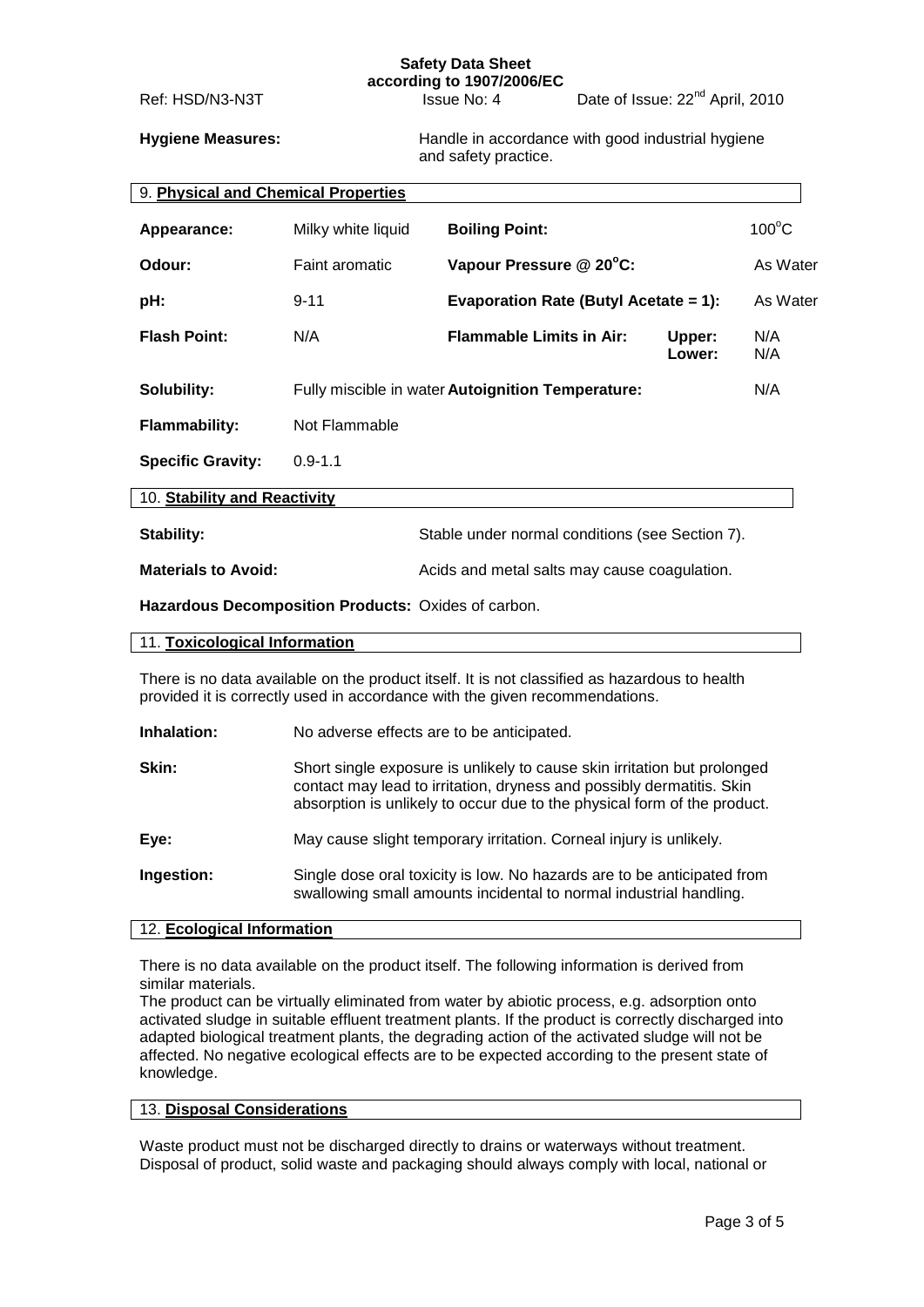### **Safety Data Sheet according to 1907/2006/EC**

Ref: HSD/N3-N3T Issue No: 4 Date of Issue: 22<sup>nd</sup> April, 2010

EU regulations and in compliance with the Environmental Protection (Duty of Care) Regulations 1991, and be undertaken by an authorised contractor.

## 14. **Transport Information**

Not classified as dangerous in the meaning of the transport regulations.

## 15. **Regulatory Information**

| EU Classification and Labelling Particulars: Not classified as hazardous and therefore<br>does not require labelling. |                                                                                                                                                                                                                                                                                                                                                                          |  |  |
|-----------------------------------------------------------------------------------------------------------------------|--------------------------------------------------------------------------------------------------------------------------------------------------------------------------------------------------------------------------------------------------------------------------------------------------------------------------------------------------------------------------|--|--|
| <b>Designated Name:</b>                                                                                               | NUFIX SBR & NUFIX SBR 'T'                                                                                                                                                                                                                                                                                                                                                |  |  |
| <b>Classification:</b>                                                                                                | Not classified as hazardous                                                                                                                                                                                                                                                                                                                                              |  |  |
| Indication(s) of Danger:                                                                                              | N/A                                                                                                                                                                                                                                                                                                                                                                      |  |  |
| <b>Risk and Safety Phrases:</b>                                                                                       |                                                                                                                                                                                                                                                                                                                                                                          |  |  |
| S26:                                                                                                                  | In case of contact with eyes, rinse immediately with plenty of<br>water and seek medical advice.                                                                                                                                                                                                                                                                         |  |  |
| S37/39:                                                                                                               | Wear suitable gloves and eye/face protection.                                                                                                                                                                                                                                                                                                                            |  |  |
| <b>UK Guidance Publications:</b>                                                                                      | EH40; Occupational Exposure Limits, HSE. Revised annually.<br>EH26; Occupational Skin Diseases - Health and Safety<br>Precautions, HSE.<br><b>COSHH Essentials, HSE.</b>                                                                                                                                                                                                 |  |  |
| <b>UK Legislation:</b>                                                                                                | Health and Safety at Work, etc Act, 1974, and relevant<br><b>Statutory Provisions.</b><br>Control of Substances Hazardous to Health Regulations, 1999.<br>The Manual Handling Operations Regulations, 1992.<br>The Personal Protective Equipment at Work Regulations,<br>1992.<br>Chemicals (Hazard Information and Packaging for Supply)<br>Regulations, 2002 - CHIP 3. |  |  |
| 16. Other Information                                                                                                 |                                                                                                                                                                                                                                                                                                                                                                          |  |  |

# 16. **Other Information**

### **Full Text of R-Phrases Referred to above:**

|                             | N/A                                                                                                                                                                                                                                                                                                                                                  |
|-----------------------------|------------------------------------------------------------------------------------------------------------------------------------------------------------------------------------------------------------------------------------------------------------------------------------------------------------------------------------------------------|
| <b>Training Advice:</b>     | Do not use unless trained to do so. Refer to the Technical<br>Data Sheet for the product.                                                                                                                                                                                                                                                            |
| <b>Recommended Uses:</b>    | For professional use only. This product is designed for use as<br>a bonding and waterproofing additive for cement/sand based<br>renders, screeds and mortars.                                                                                                                                                                                        |
| <b>Further Information:</b> | This Safety Data Sheet was compiled in accordance with EU<br>Directives 67/548/EEC and 1999/45/EC.<br>The Ariel Regulatory Database provided by the 3E Corporation<br>in Copenhagen, Denmark.<br><b>ESES (The European Chemical Substances Information</b><br>System), provided by the European Commission Joint<br>Research Centre in Ispra, Italy. |